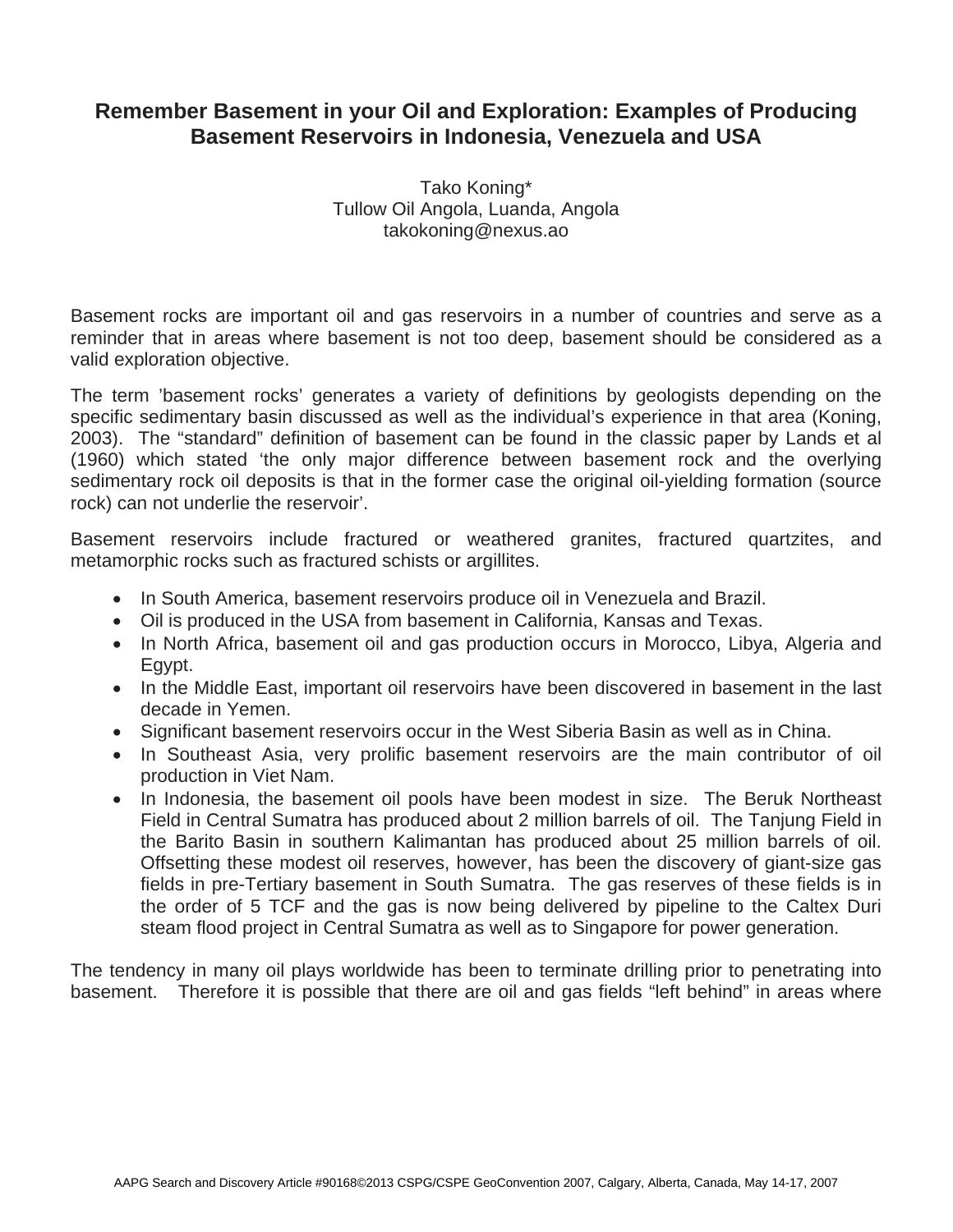basement was not entered by the drill bit but where mature oil or gas source rocks are close to basement and where basement is fractured or weathered and occurs within structural closure.

In Western Canada, no oil or gas has been produced from basement. However, there should be studies made in areas where known hydrocarbon source rocks are in contact with basement. For example, in northern Alberta's granite wash play, the oil production is from the sands eroded off Pre-Cambrian basement. Was the basement drilled deep enough and thoroughly evaluated, by electric logs, sidewall cores, and conventional cores, as a possible hydrocarbon reservoir?

Based on the author's experience with working on basement reservoirs and also based on his two decades of ongoing review of the available literature on basement reservoirs, he has made the following recommendations which are discussed in more detail in the author's paper in the Geological Society's Special Publication 214 on "Hydrocarbons in Crystalline Rocks".

- 1) Oil and gas fields in basement are usually found "by accident". In most drilling campaigns, it is not necessary to drill into basement since it is too deep to be considered as economically viable, but in some cases, there is a desire to "tag into basement" in order to give the geophysicist a reliable "seismic pick" on basement. Usually when oil or gas has been found in basement, it was a case where oil or gas shows were encountered when tagging into basement and the decision was made to test the zone, resulting in a discovery. For example, the Beruk Northeast field in Central Sumatra was discovered on that basis. Beruk Northeast-1 was targeted for oil in the Tertiary sediments but oil shows were noticed in fractured basement quartzites which resulted in a drill stem test on the top of basement. This led to discovery of the Beruk Northeast Field and subsequent exploration for similar "look alikes".
- 2) Basement reservoirs can be very prolific if basement is very faulted and fractured, as in the case of quartzite reservoirs. Quartzites are brittle and fracture readily and accordingly serve as excellent basement reservoirs. In comparison, basement argillites tend to be ductile and do not fracture readily and typically are not good basement reservoirs. In the Beruk Northeast Field, the quartzites are by far the best reservoirs.
- 3) Fractured granite also can be an excellent reservoir. For example, the Bach Ho (White Tiger) field in Viet Nam produced in the range of 130,000 BOPD from such reservoir rocks.
- 4) Weathered granite can also be an excellent reservoir. Weathering of granite, especially under tropical conditions, can result in very porous secondary porosity penetrating 100 – 200 meters into the granite. These weathered granites can appear like coarse sandstones (granite wash sandstones) in hand specimens or core.
- 5) Due to the fractured nature of many basement reservoirs, initial test rates can be very high, indeed deceptively high. The reservoirs could deplete rapidly. There are some cases where the development projects including pipelines, oil gathering facilities, etc were overbuilt and led to uneconomic development of the reservoirs due to rapid influx of water.
- 6) Basement reservoirs are typically complex with multiple lithologies, possible two or more fracture systems and multiple oil-gas and oil-water contacts. Accordingly, these reservoirs need to be studied closely. Extensive core coverage is warranted as are full log suites. Coring is typically difficult due to the fractured nature of the reservoirs (Lamb, 1997). These are challenging reservoirs for the geoscientists and reservoir engineers.